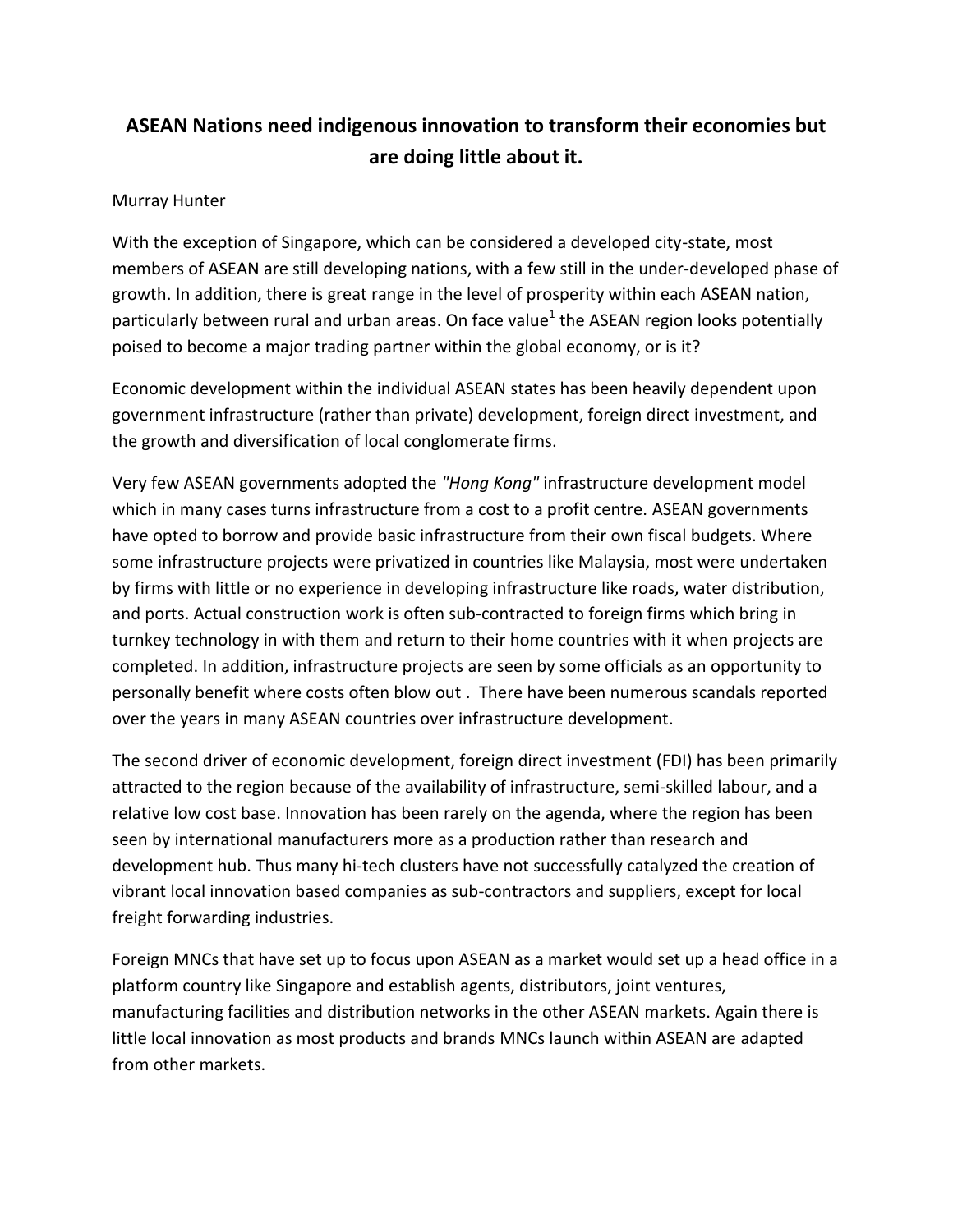The third facet of ASEAN economic development are the locally owned Chinese conglomerates which commonly started off with some form of simple trading or natural resource exploitation. As the ASEAN economies grew and diversified so did these activities. The Chinese families of the region vertically integrated into both manufacturing and supply chain activities, later evolving into property, real estate, banking, and finance opportunities. These firms primarily developed through selecting low risk opportunities as the economy expanded and diversified, undertaking very little, if any real innovation, except in the area of branding. The advancement of these businesses in the past has often relied upon strong connections with politicians, the military, or royalty. Today many of these conglomerates prefer to expand in the lucrative service industries rather than develop costly and risky new technology.

As a consequence, the present capability to develop transformative innovation indigenously within the ASEAN region is low. There is very little new innovative technology being developed and emerging industries like mobile communications are consumers of turnkey technology rather than producers of new innovations.

As the ASEAN economies will still need to rely upon the global market for continued economic growth in the future, there is a great need for businesses and researchers within ASEAN to develop the capability for indigenous innovation. Without indigenous innovation long term percapita income may even decline relative to other regions as the traditional agro, resources, and manufacturing sectors cease to contribute substantial growth to the economy. Foreign firms and the local Chinese conglomerates within ASEAN show no signs of providing this necessary indigenous innovation that is needed to produce a competitive economy and assist the transformation into a fully developed region.

If indigenous innovation is to be a future key driver of economic development, then future ASEAN government economic, research, education, and industrial policies and subsequent implementation strategies need to be reconsidered. This requires the abandonment of many existing economic and social assumptions held by those in executive power and at the public administration levels<sup>2</sup>.

## **What's the reality on the ground?**

As mentioned in the introduction, most industries within the ASEAN region have been developed as consumers rather than innovators of technology. The communications, computer, aviation, and automobile industries are all consumers reliant upon outside technologies, either through the purchase of turnkey plants or licensing. As such there is little organizational learning that actually takes place and thus the development of internal innovation competencies within ASEAN firms is inhibited. Indigenous technological development just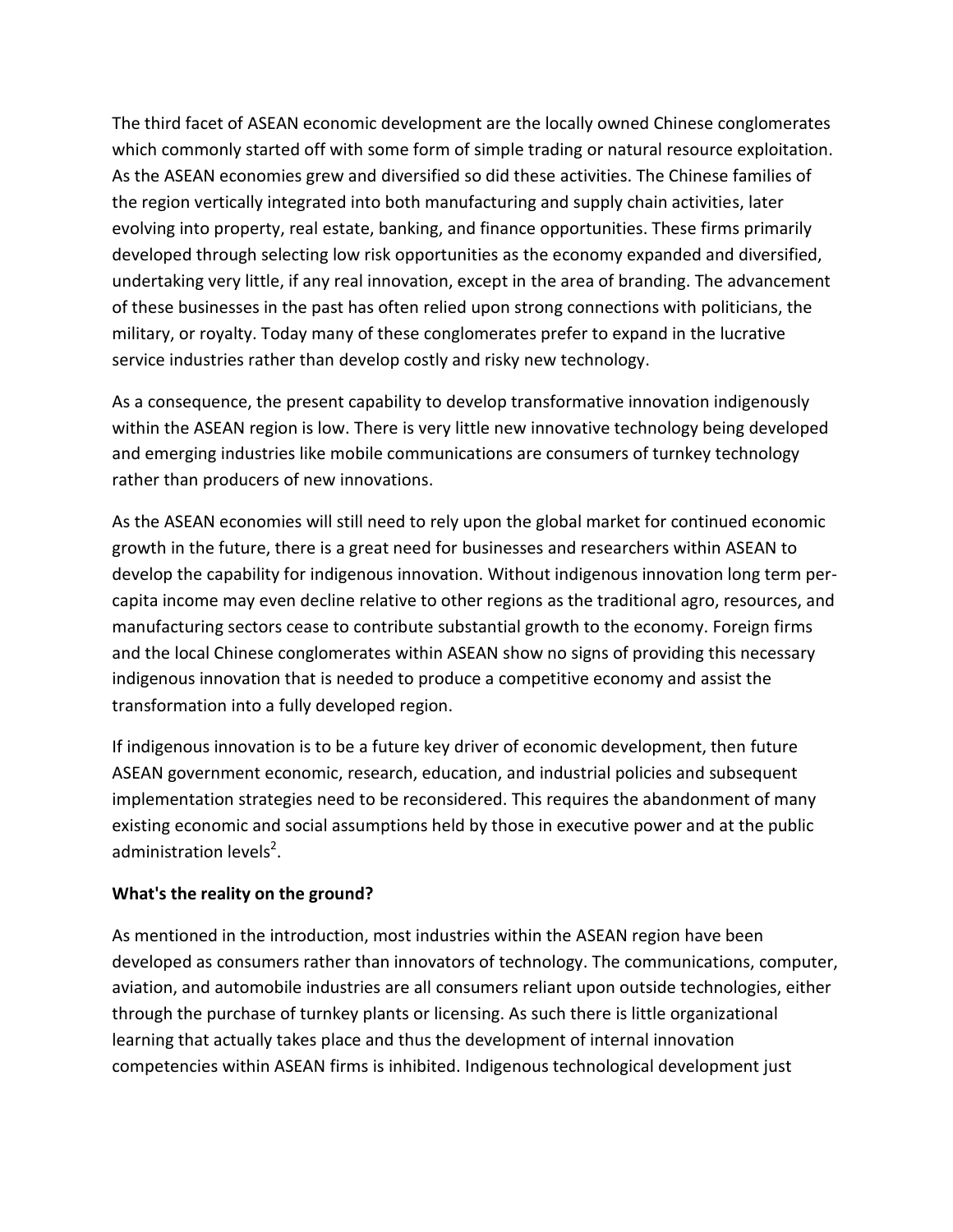doesn't occur. Likewise, many studies have shown that ASEAN SMEs are users rather than creators of technology.

The industries of the future will be in the hands of those who control the technology. Whether manufacturing, exploiting natural resources, or providing services, the key to any competitive advantage will be control of present and access to future technology. Without this any industry will struggle to contribute to a nation's global competitiveness, and enhance the export base.

One of the major differences between the ASEAN region and other major trading nations like China, Japan, Korea, the US, and EU is in the area of research and development. The ASEAN region is still nascent when it comes to research. Researchers at higher education and other research institutions tend to imitate previous research undertaken in other regions of the world. Much research is undertaken on an *ad hoc* basis aimed toward fulfilling career and promotion requirements rather than focusing on commercially orientated and national development issues. There is very little collaboration with industry and most research projects are abandoned at conceptual level where even prototypes are not built.

Expert panels screening applications from research funding agencies are conservative and discourage *avant-garde* research projects, usually knocking them back due to lack of evidence or from commercial ignorance, preventing researchers pursuing new ideas. Consequently research output within the ASEAN region lags greatly behind other major trading nations indicating an horrendous gap in indigenous innovation as measured by resident patent applications filed through the Patent Cooperation Treaty procedure with various nation patent offices.

|              | 2004    | 2005    | 2006    | 2007    | 2008    | 2009    | 2010    |
|--------------|---------|---------|---------|---------|---------|---------|---------|
| <b>ASEAN</b> | 2,573   | 2,737   | 2,904   | 3,100   | 3,286   | 3,572   | 4,114   |
| US           | 189,536 | 207,867 | 221,784 | 241,347 | 231,588 | 224,912 | 241,977 |
| <b>CHINA</b> | 65,786  | 93,485  | 122,318 | 153,060 | 194,579 | 229,096 | 293,066 |
| <b>INDIA</b> | 4,016   | 4,721   | 5,686   | 6,296   | 6,425   | 7,262   |         |
| <b>JAPAN</b> | 368,416 | 367,960 | 347,060 | 333,498 | 330,110 | 295,315 | 290,081 |
| EU           | 103,367 | 101,232 | 100,678 | 110,731 | 111,880 | 110,319 | 98,894  |
| Korea        | 368,416 | 367,960 | 347,060 | 333,498 | 330,110 | 295,315 | 290,081 |

Figure 1. resident patent applications filed through the Patent Cooperation Treaty procedure of major trading nations $3$ 

With the exception of Singapore, university standards are low in the region. In contrast, Chinese, Korean and Hong Kong universities are rapidly rising within the world rankings. This research gap is likely to widen rather than narrow.

At the industry cluster level the Malaysia's Multimedia Super Corridor (MSC), regional corridors, and Biotech clusters have to date achieved very modest results, and it is still too early to tell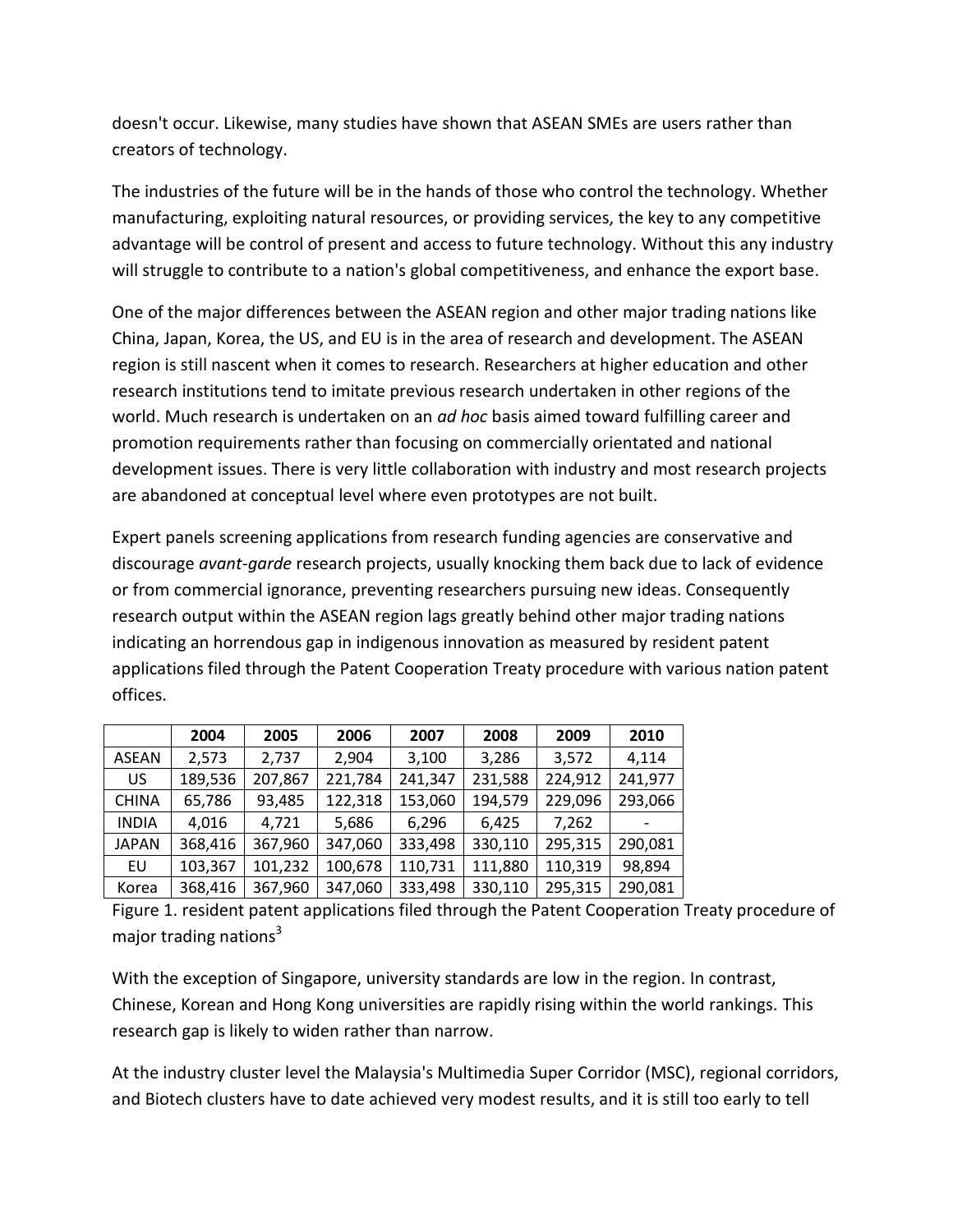whether Singapore's massive gamble on the Biopolis will bring enough biotechnology IPOs to bring sufficient financial returns from the research being undertaken.

The development of mega-cities within some ASEAN countries should be hotbeds of creativity and innovation<sup>4</sup>. However as the patent figures above indicate, the growth of mega-cities within ASEAN has not brought with it a culture of creativity that many other growing megacities around the world have experienced<sup>5</sup>. Further, ASEAN mega-cities have brought traffic jams and urban problems of crime and poverty. This appears to be corroborated by performance within other creative domains like the arts, theatre, music, and sport. This apparent lack of any culture of creativity will potentially cost the region dearly in the quest to participate in the next stage of world development based on innovative sustainability.

## **What needs to be done?**

The ability to develop indigenous technology is a capability that may be more important than the issues of trade liberalization and implementing Western notions of democracy within the region. However ASEAN governments have been employing losing strategies in their policy initiatives. This all requires a rethink.

The ASEAN region has been bureaucratized almost to the extent of stalled effectiveness. For example the Ministry of Science and Technology (MOSTI) and Higher education (KPT) in Malaysia centrally control the allocation of scarce research funds which usually end up funding projects that have little benefit to industry or national development. This ego-centric, *'government knows all approach'* to technology and industrial development is something akin to the old Soviet era "GOSPLAN" apparatus.

Another great tragedy is the lack of regional research cooperation with few existing mechanisms to encourage it. ASEAN has a very poor track record of collaborating as a group ever since the pull out of all the individual nations of the Malaysian initiated ASEAN car project back in the early 1980s. There are deep attitudes of complacency within the ASEAN leadership, contributing to the failure to synergize knowledge generation within the region.

The key to developing indigenous innovation seems to be culturally linked, which leads to the question of *what type of culture do ASEAN nations need to nurture for the next generation?*

A creative society is bound up in the norms, values and lifestyles embedded within the structure of society and this has been deeply influenced by the social directions ASEAN governments have encouraged over the last generation.

Creating change involves battling the inertia of society and this must begin with education which is vital to change. However ideas and curriculum are years behind other regions. Talent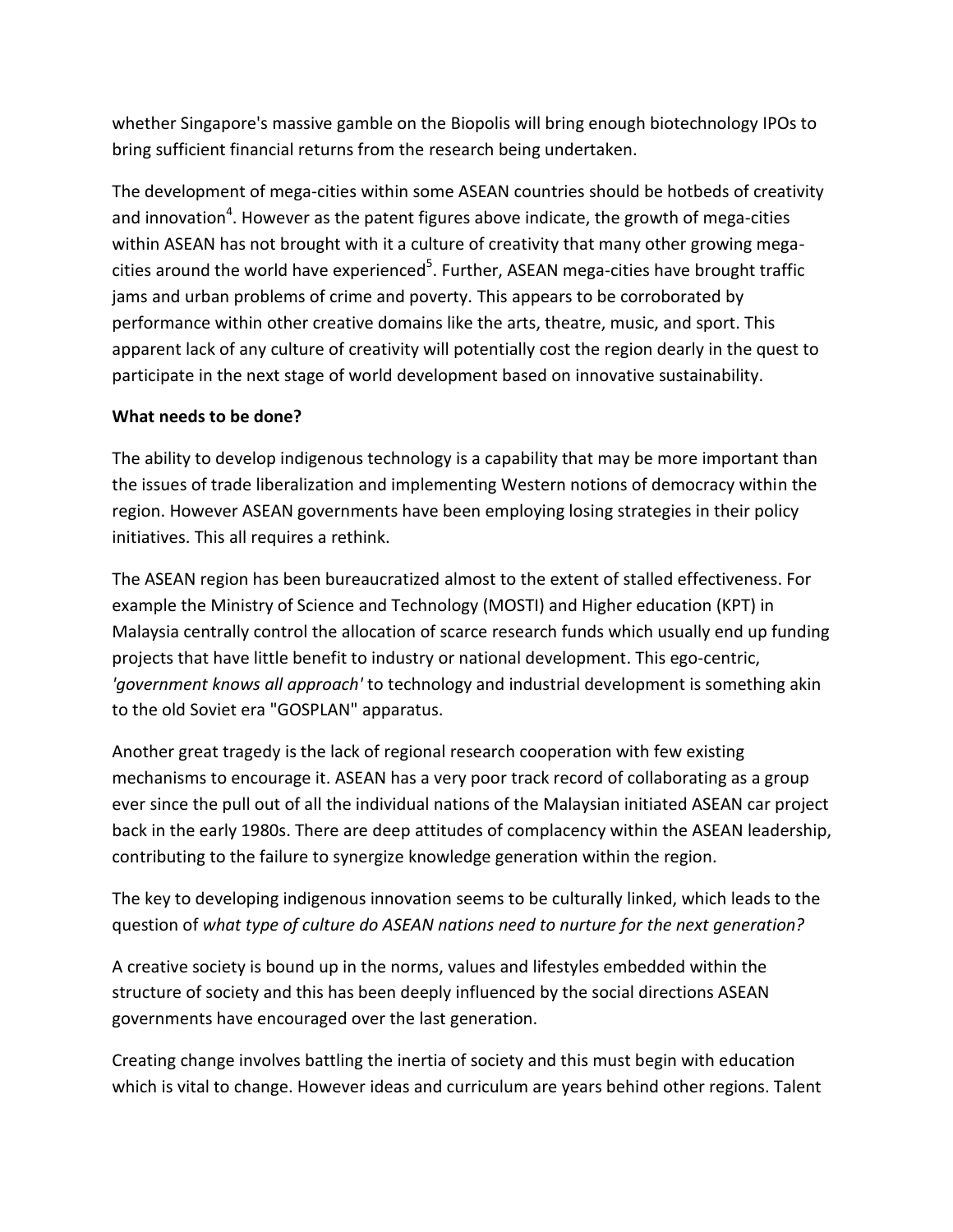and diversity needs to be cultivated rather than conformity. It's no longer enough to guarantee a place in the classroom and achieve high national examination scores, real creativity must be encouraged and nurtured. This doesn't necessarily require a massive increase in funding, but rather reallocation and a cathartic change in the bureaucratic mindset to adopt new curricula. It may not be a funding problem, but a priority and allocation issue.

Creativity is fundamentally a social process where new ideas are more likely to come through rest and relaxation rather than strenuous formal meetings. Consequently workplaces need to be redesigned so that an environment of serendipitous sharing becomes the norm. This must be supported by the correct motivation systems that reinforce and truly reward new ideas and promotes high productivity - something deeply lacking in the region today. Nepotistic structures must be overturned with the practice of true meritocracy, where it should be recognized that creativity doesn't necessarily increase with experience. Nepotism is a curse that prevents peer recognition of creative acts and suppresses excellence at the very time collective creativity needs to be developed within organizations in the region. The above calls for an almost total revolution within the ASEAN workplace, which would be strongly resisted by the by the *'Hongs', 'Toukays',* and *'powerbrokers'* within organization hierarchies.

Through ASEAN citizens studying abroad, travelling, and experiencing the values of other societies through the media and consumerism, the exposure is there for change. However the experience of other cultures has yet to bring a complete open mindedness within the region, enabling the mental flexibility needed to be creative as a society. We are eating the *Big Mac*  without understanding how and why it came to be.

ASEAN is still plagued by inward thinking which is preventing the possibility of the region breaking out of old patterns, growing and maturing to become an influential trading block. Leadership in the region is still taking a risk adverse approach to issues of ASEAN integration and currently without the visions necessary to create the society as a platform that facilitates the synergy of new ideas that can potentially lead to untapped *multiplier effects* and greater diversity. ASEAN members are still locked within the *psychic prison of tribalism and the belief of what has worked in the past will do so in the future.*

This is not about *freedom and democracy* as some in the *"West"* deem necessary, as alternative models of growth and development like China now exist.

Development based upon imported technology will never be able to enable competitive advantage over the technology providers. The inability to develop indigenous agro technologies concerned with food production in the face of the changes rising population and climate change is a future disaster waiting to happen. At the very least, future agro-industry development without indigenous technology, being solely reliant upon foreign technology may